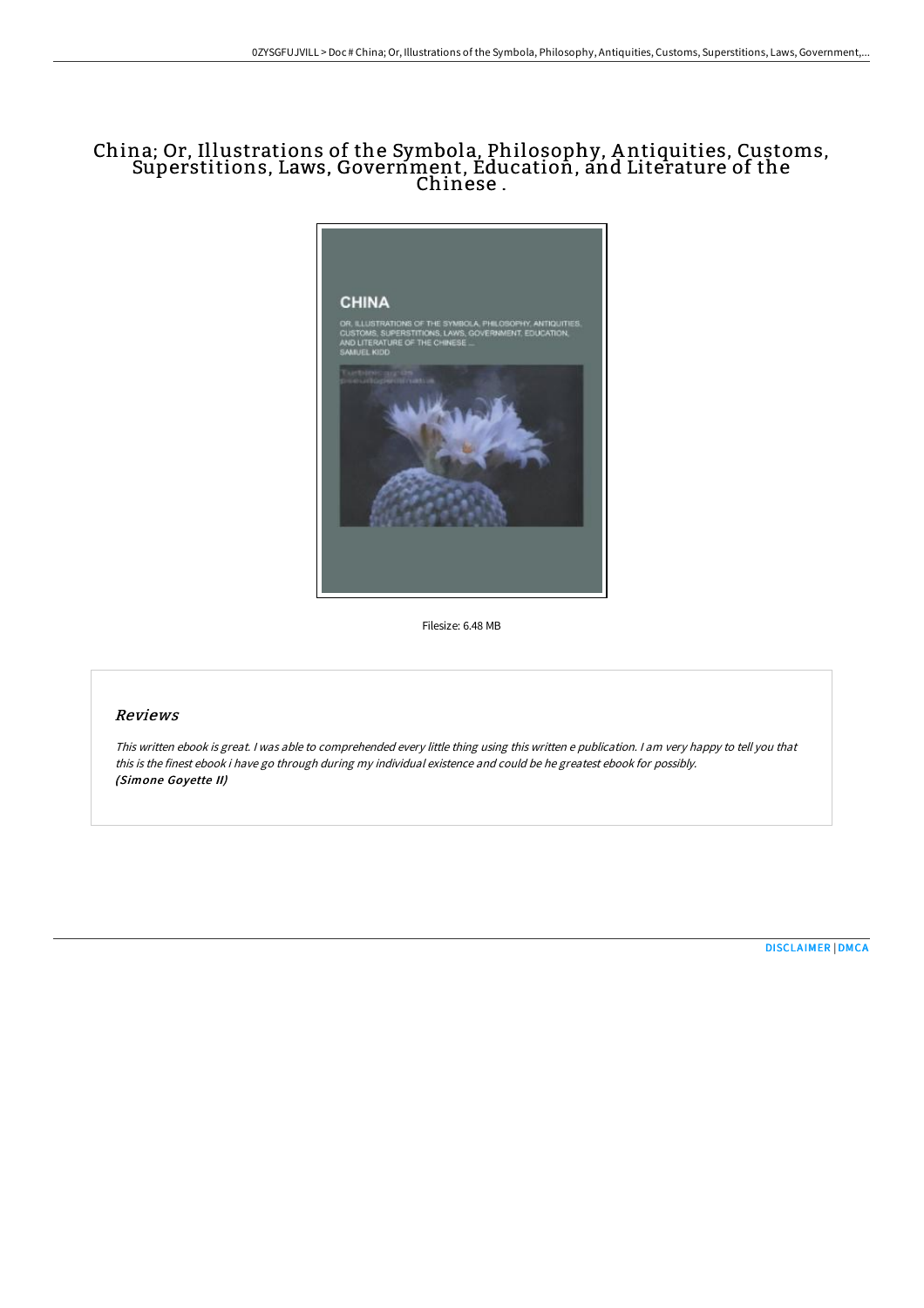## CHINA; OR, ILLUSTRATIONS OF THE SYMBOLA, PHILOSOPHY, ANTIQUITIES, CUSTOMS, SUPERSTITIONS, LAWS, GOVERNMENT, EDUCATION, AND LITERATURE OF THE CHINESE .



To get China; Or, Illustrations of the Symbola, Philosophy, Antiquities, Customs, Super stitions, Laws, Government, Education, and Literature of the Chinese . PDF, you should follow the web link below and download the file or get access to additional information which are related to CHINA; OR, ILLUSTRATIONS OF THE SYMBOLA, PHILOSOPHY, ANTIQUITIES, CUSTOMS, SUPERSTITIONS, LAWS, GOVERNMENT, EDUCATION, AND LITERATURE OF THE CHINESE . ebook.

Theclassics.Us, United States, 2013. Paperback. Book Condition: New. 246 x 189 mm. Language: English . Brand New Book \*\*\*\*\* Print on Demand \*\*\*\*\*.This historic book may have numerous typos and missing text. Purchasers can usually download a free scanned copy of the original book (without typos) from the publisher. Not indexed. Not illustrated. 1841 edition. Excerpt: .gods were deified men who had rendered important services on earth. Others were deceased ancestors, whose supposed presence rendered due decorum in the forms of worship essential to its acceptableness. Propriety, therefore, demands special attention in the interment of the dead. For since parents during life are protected by the laws of filial piety from the morose demeanour or inconsiderate levity of their children, so, when they are buried, the rites of sepulture require to be performed in a devout spirit, and with corresponding gravity of deportment. Funeral honours would be deemed incomplete, even though the prescribed regulations were observed to the letter, if the countenance of the chief mourner assumed an improper aspect. Of so much moment is outward appearance, that correct feeling, how unequivocally soever it might be manifested, would be insufficient to atone for the want of due order, or for any transgression of its forms. Hence Confucius says, in funeral ceremonies the most difficult part of the duty consists in the countenance. The same love of ceremony pervades the constitution of society. It is seen in the family, where it regulates domestic duties, by assigning to each member his proper station, and exacting from him punctilious attention to etiquette. It dictates suitable modes of communication between host and guest, controls personal behaviour, draws the line of demarcation between individuals of diHerent rank, and ordains proper forms of intercourse in society. To the assumed importance of propriety may be attributed the...

B Read China; Or, Illustrations of the Symbola, Philosophy, Antiquities, Customs, Superstitions, Laws, [Government,](http://www.bookdirs.com/china-or-illustrations-of-the-symbola-philosophy.html) Education, and Literature of the Chinese . Online

Download PDF China; Or, Illustrations of the Symbola, Philosophy, Antiquities, Customs, Super stitions, Laws, [Government,](http://www.bookdirs.com/china-or-illustrations-of-the-symbola-philosophy.html) Education, and Literature of the Chinese .